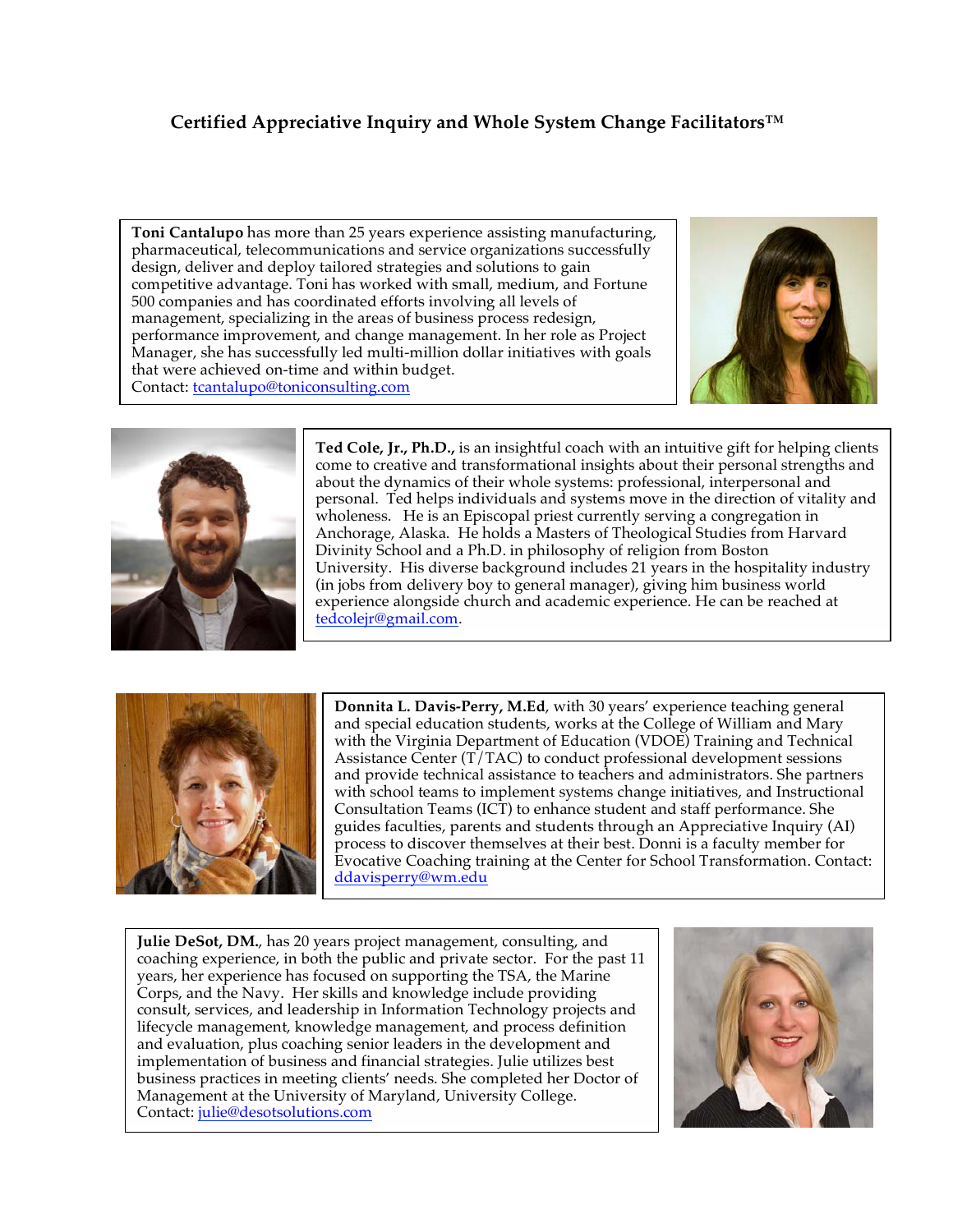

**William Dorn, MA,** is a strong leader, entrepreneur, mentor and coach who is known for fostering effective communication and collaboration within teams, and for leading successful business start-ups. He is skilled in facilitating board strategic planning; designing and coordinating town hall meetings, educational conferences and fundraising events; has supported major capitol campaigns and managed multi-million dollar budgets; and has a track record of successful interfacing with government regulatory agencies. He engages clients and employees in teambuilding, developing shared vision and resolving issues of accountability and responsibility. He is a licensed psychologist and adjunct professor who has served on numerous boards and community service organizations. Contact: williamhdorniv@yahoo.com

Times of change and transition can be an opportunity for unleashing creativity, discovering new capacities and mapping new strategic directions. **Daniel Dow, MS**, the founder of New Territories Consulting, loves partnering with individuals, teams and organizations wanting to embrace this future. As a coach, consultant, and strategic illustrator, he brings a powerful background in appreciative inquiry, dialogue learning, strengths-based coaching and process illustration to help organizations reframe possibilities, renew vision and create new maps. Daniel has a Masters in Library and Information Science from the University of Washington, has worked in IT management within a series of biotech, pharmaceutical and insurance companies. Contact: dsdow@yahoo.com





**Anine Grumbles, MA,** works within the Washington State Department of Health (20 years) to promote innovative solutions and forward thinking for radioactive materials regulation and radiation health and safety. She also works with individuals, groups and organizations desiring to blossom and grow into their higher potential. Anine offers innovative training in creativity and accessing personal genius and hidden talents. She is a Certified Coach/Consultant of Appreciative Inquiry and Whole System IQ™, certified NLP Master Practitioner and Registered Hypnotherapist in Washington State. She has a BS in Nutrition and a MA in Transpersonal Psychology from Kona University. Contact: aninegtrumbles@gmail.com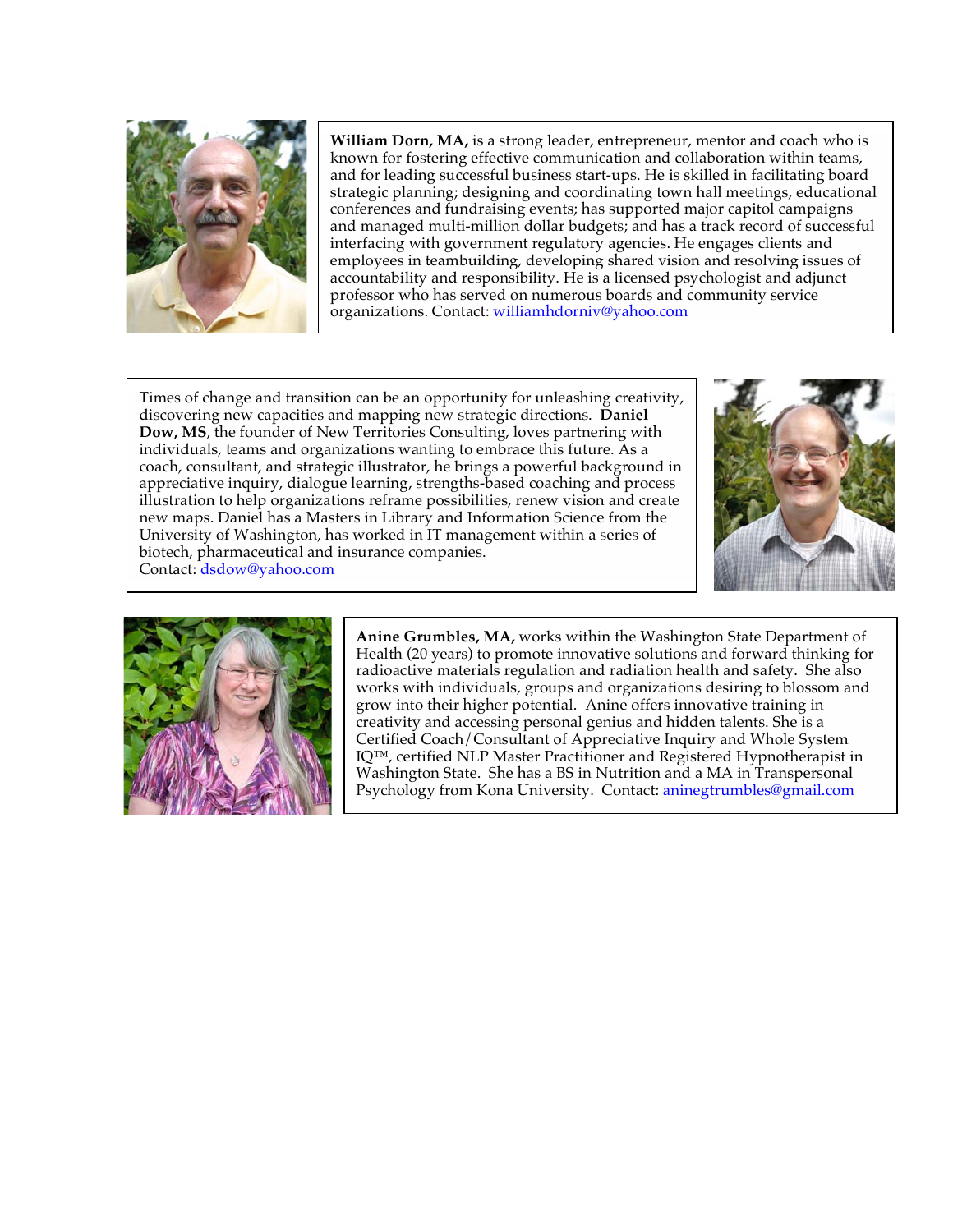**Clay Jacobs**, Lead Coach with FutureCoachNow, is an ordained United Methodist minister with forty years experience in working with churches and pastors in developing an intentional ministry of transformation. Clay received a Master of Divinity from Candler School of Theology at Emory University. He served for seven years as Executive Director of The office of Church Development, and four years as a District Superintendent. Clay has found his greatest joy in coaching pastors, churches and individuals to live out their Godgiven calling with intentionality and excellence. Our journey though life is best lived in the company of those who call forth the best from us, help us to discover, clarify, and align ourselves with our desired future, and holds us accountable for arriving at our destination. Contact: clayjacobs@bellsouth.net





**Butler Knight, M.Ed., Ed.S.,** with 21 years of experience working with students and professionals at the elementary, middle, and high school levels in both general and special education, joined the College of William and Mary, Virginia Department of Education (VDOE) Training and Technical Assistance Center (T/TAC) in 2006. She earned her B.A. in Sociology and Elementary Education from Hollins University and her M.Ed. and Ed.S. in Counseling from the College of William and Mary. She specializes in assisting with schoolwide-, classroom-, and individual-level positive behavioral interventions and supports, and applying Positive-Change/Appreciative Inquiry technologies in her work to support systems change in education. Contac: bsknig@wm.educ

**Everett Marshall, MBA,** brings over 20 years experience in both the public and private sectors. A graduate from the U.S. Naval Academy, Everett served as a Surface Warfare Officer on U.S. Navy warships and as a Diversity Admissions Counselor for the U.S. Naval Academy. He also worked in the private sector with a global business consulting /IT services company focused on the development of recruiting and training programs. Everett completed the Executive MBA program at Loyola College in Maryland, and is a Senior Consultant with the Center for Organizational Excellence, where he has worked in the areas of organizational change, facilitation, team building, and stakeholder engagement/alignment. He is also actively involved in supporting community and non-profit groups as a Certified Strengthening Families Program facilitator. Contact: everett92@yahoo.com





**Daniel Mussatti** is an Organization Development Facilitator and Coach with over thirty years experience in the Defense and Homeland Security arenas. As a Master Facilitator, he has served as an internal consultant in the U.S. Department of Transportation and a Fortune 100 Company. As an "external" consultant, he has guided organizational excellence efforts with NASA and U. S. Navy organizations as well as local non-profits. He applies his craft with high level, cross-functional, multi organization teams working in major Defense acquisition programs. He holds a Masters of Arts in Human Resource Development from The George Washington University, and several Graduate Certificates from Organizational Improvement related programs. Contact: Daniel@mussatti.net